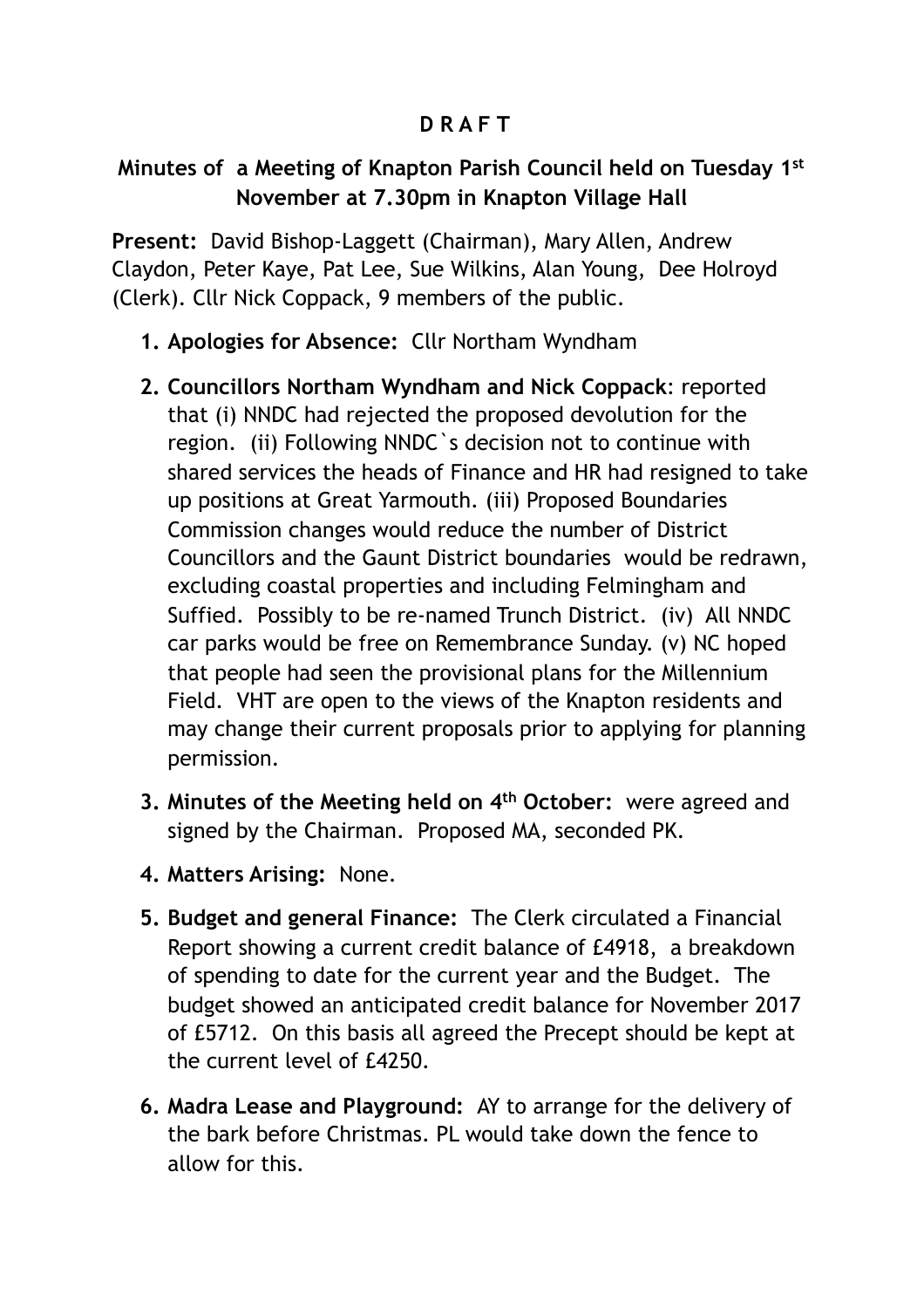**7. Correspondence Received:** an appeal for funding for Community Transport was circulated. Appeals to be decided at the December meeting.

1

- **8. Any Other Business:** AY had been to look at the Methodist Chapel, which was for sale by tender, offers of £65,000, or more. This could provide an alternative to the Village Hall, which belonged to the church. Any money spent on repairs would be lost to the village if the church took the hall back. The Methodist Chapel was slightly smaller. There was no parking but it was understood that a neighbouring field might be available. It was in good condition. SW thought the PC would regret letting this opportunity go without further investigation. It was agreed that AY should talk to the selling agents to ask whether the Methodists would take the property off the market for a while to allow the PC to decide whether it would make an appropriate Village Hall, and to seek funding.
- **9. Millennium Field:** The Chairman told the meeting that there had been a presentation of proposed plans by Victory Housing Trust, in the Village Hall. This showed 16 dwellings, housing 50 plus people. Eight were for shared ownership. (SW pointed out that this was probably a good thing as the occupiers would have their own money invested in their home, and therefore take greater care of it). The buildings now covered the entire field. Despite repeated requests made to VHT for bungalows , the two highest buildings were positioned at the Hall Lane end of the village. The car park had been repositioned and both it and the new footpath were unacceptably far from the Village Hall. PK believed the PC should act when a planning application had been put in. PL was concerned about traffic. Cllr NC (Vice-Chairman of the Planning Committee) recommended that, having read the feedback from the VHT presentation, the PC write to VHT listing what they wished to see in the Development and objections. DH would put this in a letter form and circulate to the PC and to Cllr NC, before sending.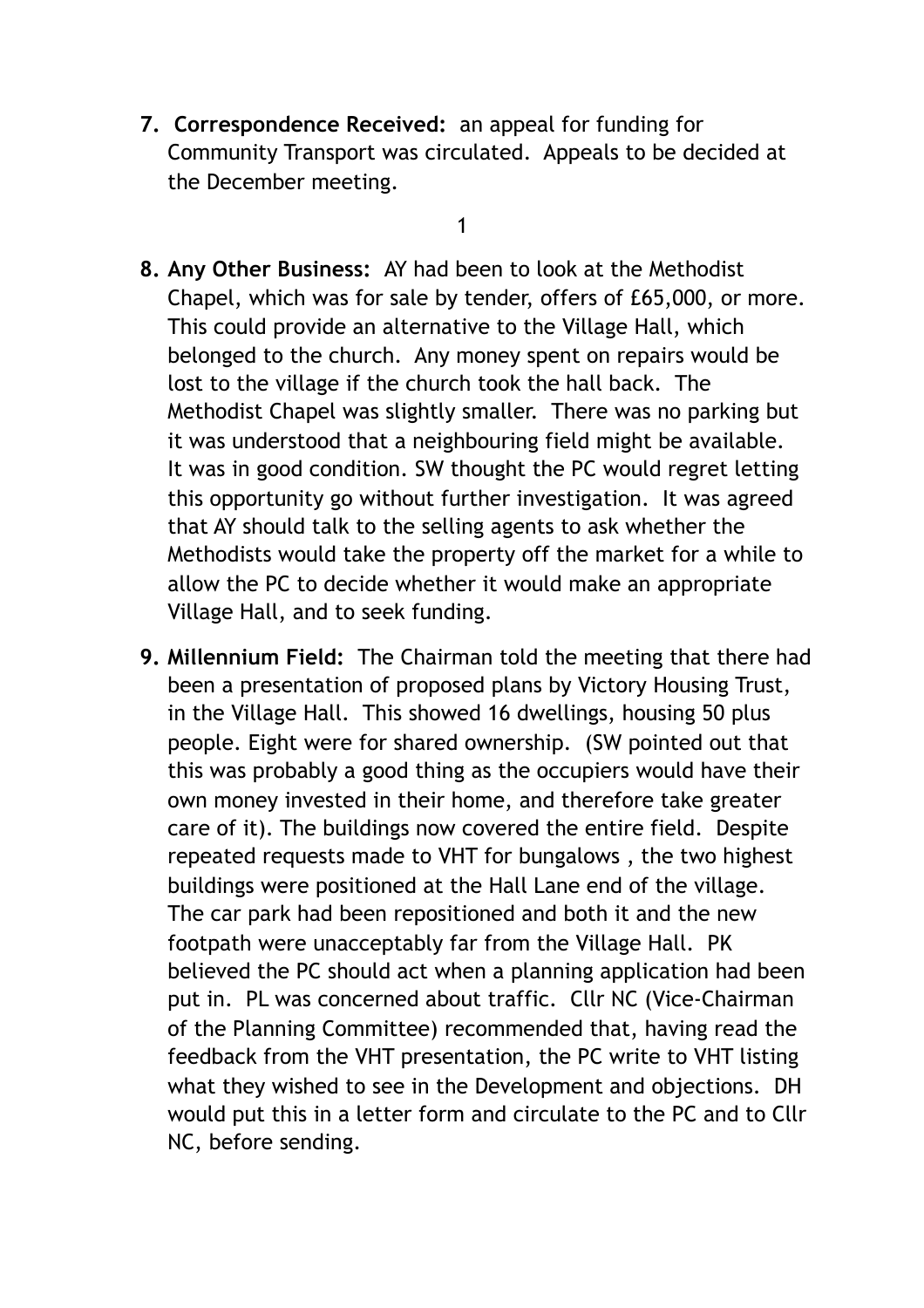The meeting closed at 8.25 to allow comments from the floor. These were: (i) The roads were unable to cope with the extra traffic flow and the layby/disabled parking shown in Hall Lane was in a dangerous position. (ii) The car park should be left in its present position. (iii) Houses, as opposed to bungalows, should be at the west, or far end of the development. (iv) The

2

reason the speaker wanted to live in Knapton was it s unspoilt charm. This was a totally unsympathetic development, where no concession to the environment had been made. VHT developments tended to be ugly. (v) There were no facilities in Knapton. (vi) Bungalows over the whole site, which stood high before being built on, would be preferable. (vii) The water pressure in School Close was extremely low and no mains drainage. (vii) There were currently 27 cars in School Close which was struggling to cope. The new development would bring in a great many new cars, all exiting onto Hall Lane, which was already carrying a great deal of traffic and the junction with Hall Lane was narrow. (viii) VHT did not appear to have taken existing trees into account on their plan. (ix) Cllr NC suggested that it would be interesting to know Highways views on the development.

DH would include the above points in the proposed letter to VHT.

DBL told the meeting that VHT were aware that the field, owned by the PC and currently leased to Madra, could possibly be available as an alternative site to the Millennium Field. VHT had expressed interest. DH to look up the terms under which the land was gifted in the first place, which may have a clause excluding building on it. A member of the public said that the village must have a say in what became of this land.

Cllr NC would ask for someone at NNDC to speak on behalf of the village at any Planning Committee meeting concerning a planning application for the Millenium Field.

AY suggested the PC invite Faith Davies of VHT to the December meeting.